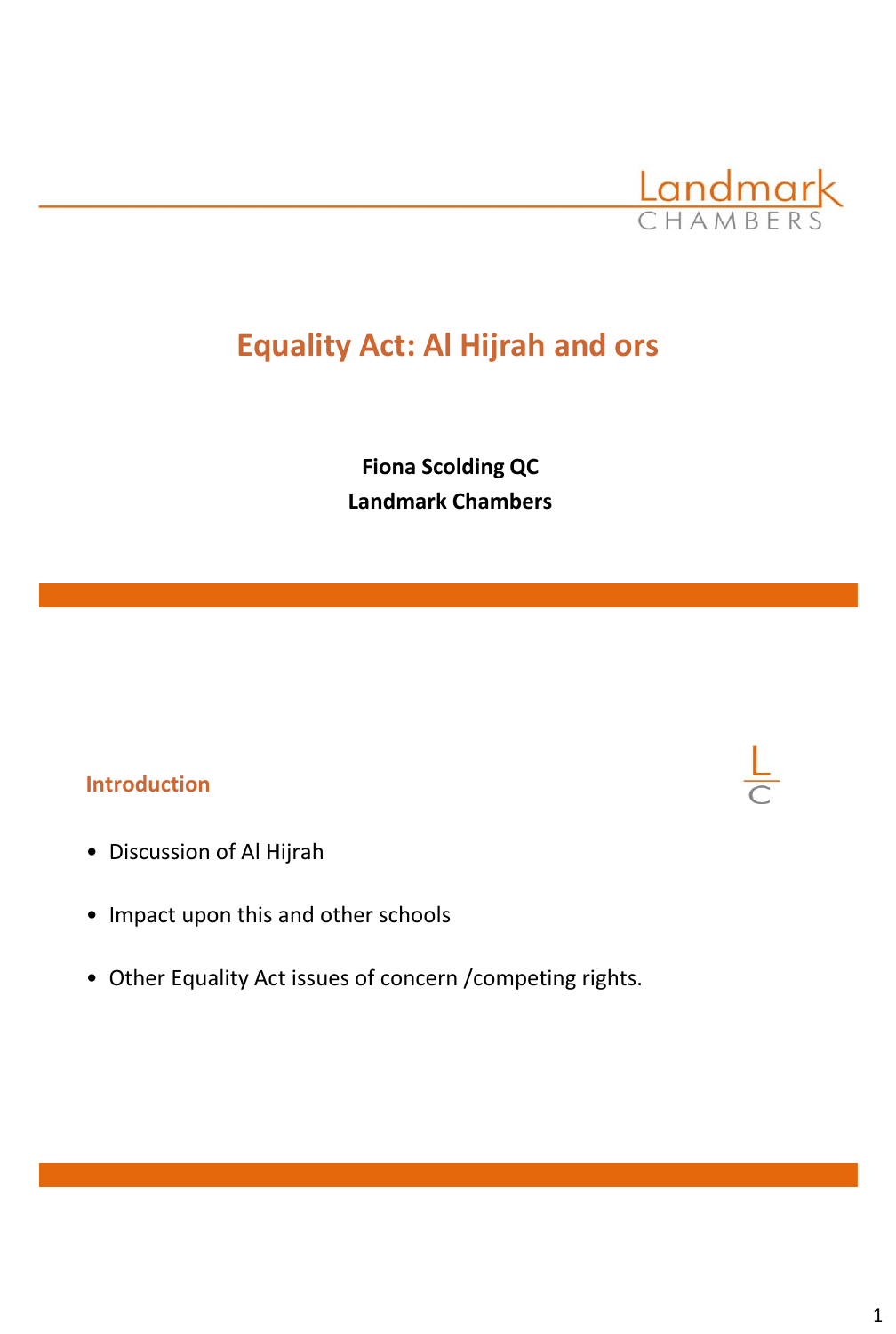#### **Background to growth in litigation**

- Significant and rapid growth (since 1998) of a much broader variety of faith schools within both the state and independent sector  $-$  viz Buddhist, Hindu, Muslim, Jewish, evangelical Christian. Government policy encouraged greater diversity within the sector.
- Materially assisted by the Academies programme /free schools.
- Schools also subject to the fundamental British values duties (introduced 2015).
- The domestication of the ECHR by way of the HRA 1998.

### **Background to growth in litigation**

- Before 2002 relatively "light touch" regulation of the independent sector with some exceptions (see eg Summerhill Case).
- 2002 raft of regulations introduced to this sector.
- Amended in 2014/15 Independent School Regulations.
- Increased number of equality duties in schools: either by way of enforcement of those which already existed (sex, race) and also enshrinement of other duties in domestic legislation – religious belief, sexual orientation, gender etc.
- More muscular approach by both DFE and OFSTED/ISI around religious extremism after *Trojan Horse.*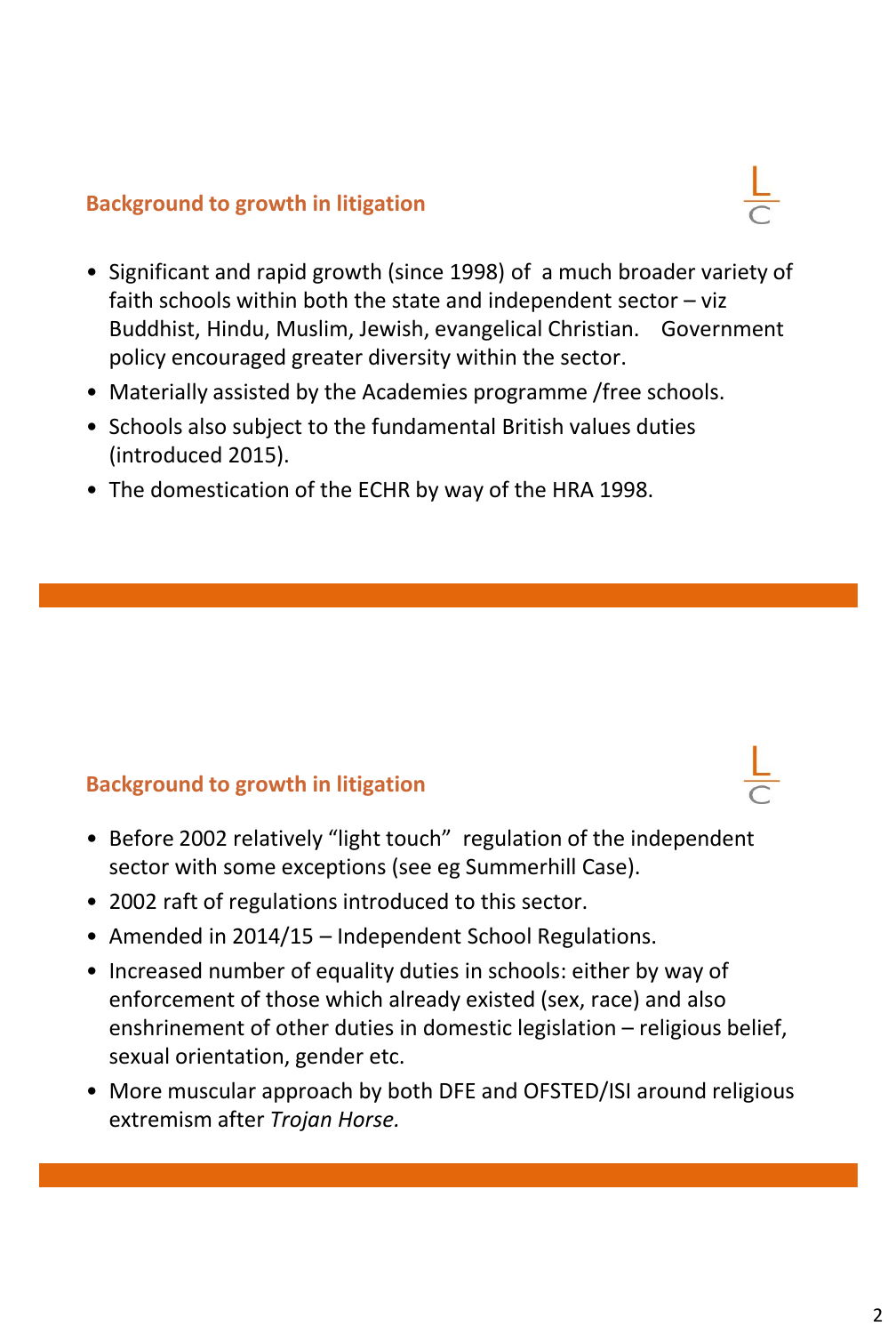# **Facts of Al Hijrah**

- School is a voluntary aided school for both sexes.
- Operates a segregation policy of those sexes from Year 5.
- Always done so and said so explicitly in literature provided by the school.
- Prior to June 2016, no comment by OFSTED about this practice.

# **Facts of Al Hijrah**

- Similar to other schools of the Abrahamic faith and an orthodox/conservative/evangelical nature .
- The school had been placed in special measures in 2013 (for different reasons).
- At an inspection in June 2016 (not a routine inspection, but a specific inspection of OFSTED in response to concerns about segregation) , two girls indicated unhappiness with segregation.
- Ofsted had concerns about equality of opportunity and how ready they were for participation in modern British life.
- The school also failed its inspection for (a) having books which were derogatory of women and (b) inadequate safeguarding re forced marriage and "sexting"



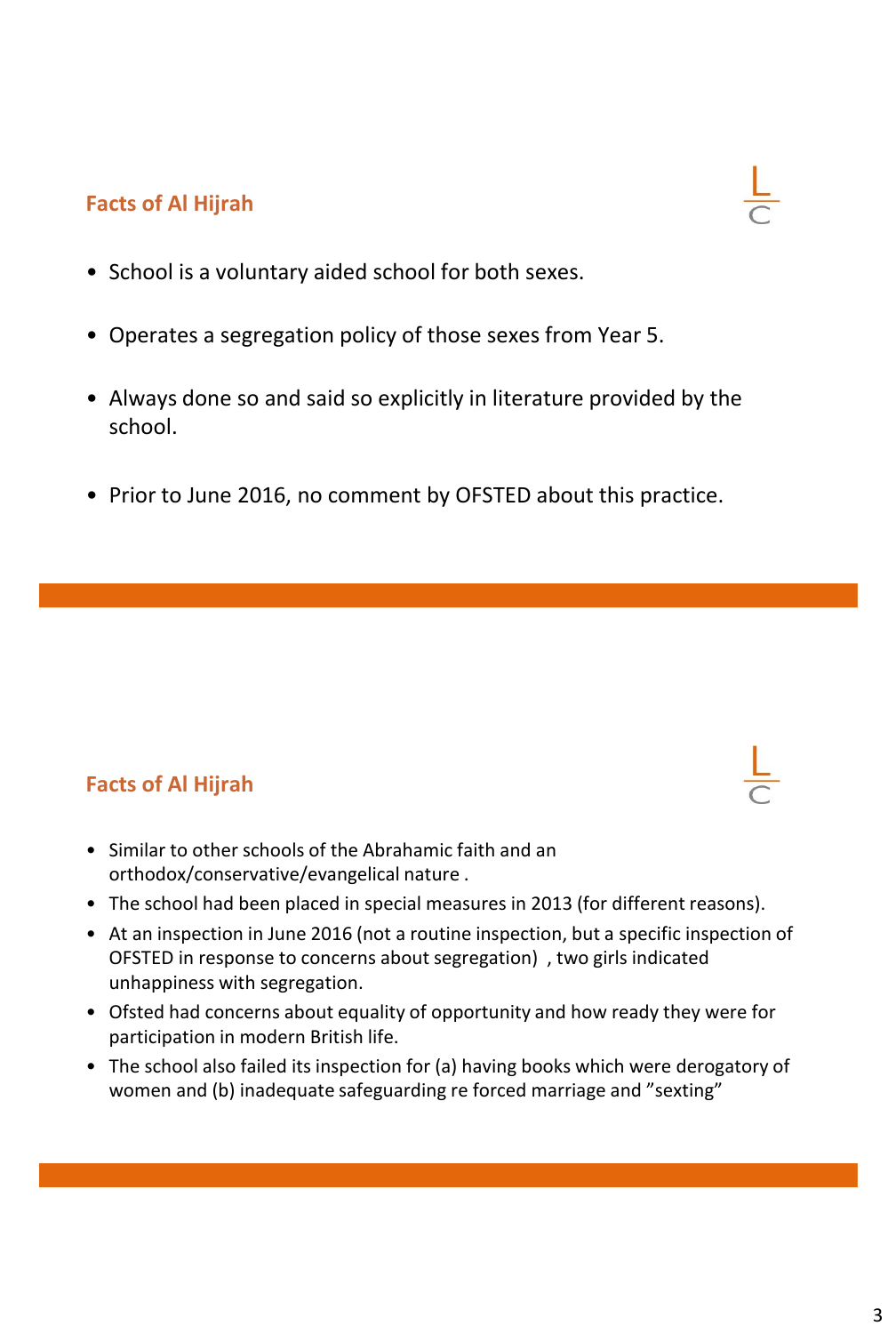### **Complaints of the school**

- The school complained that it was being criticized for something which it had not previously been criticized for.
- That the EHRC Guidance seemed to suggest that segregation was permissible and this was something the court had to have regard to.
- That the position of DFE, OFSTED and Commission is inconsistent given its acceptance of segregation in the past .

### **Court proceedings in Al Hijrah**

- Jay J found that the segregation was not sex discrimination. This was because:
- (1) Both sexes were treated equally in respect of segregation and so there was no less favourable treatment, by examining each sex as a group (para 127 of first instance judgment).
- (2) The loss of opportunity to mix with the opposite sex was not a particular detriment on girls, because women had the minority of power (para 133)
- (3) The very fact of sex segregation being an expression of patriarchy and thus less favourable treatment in the absence of evidence that the reason for segregation was due to a view as to female inferiority (paras 140 – 146)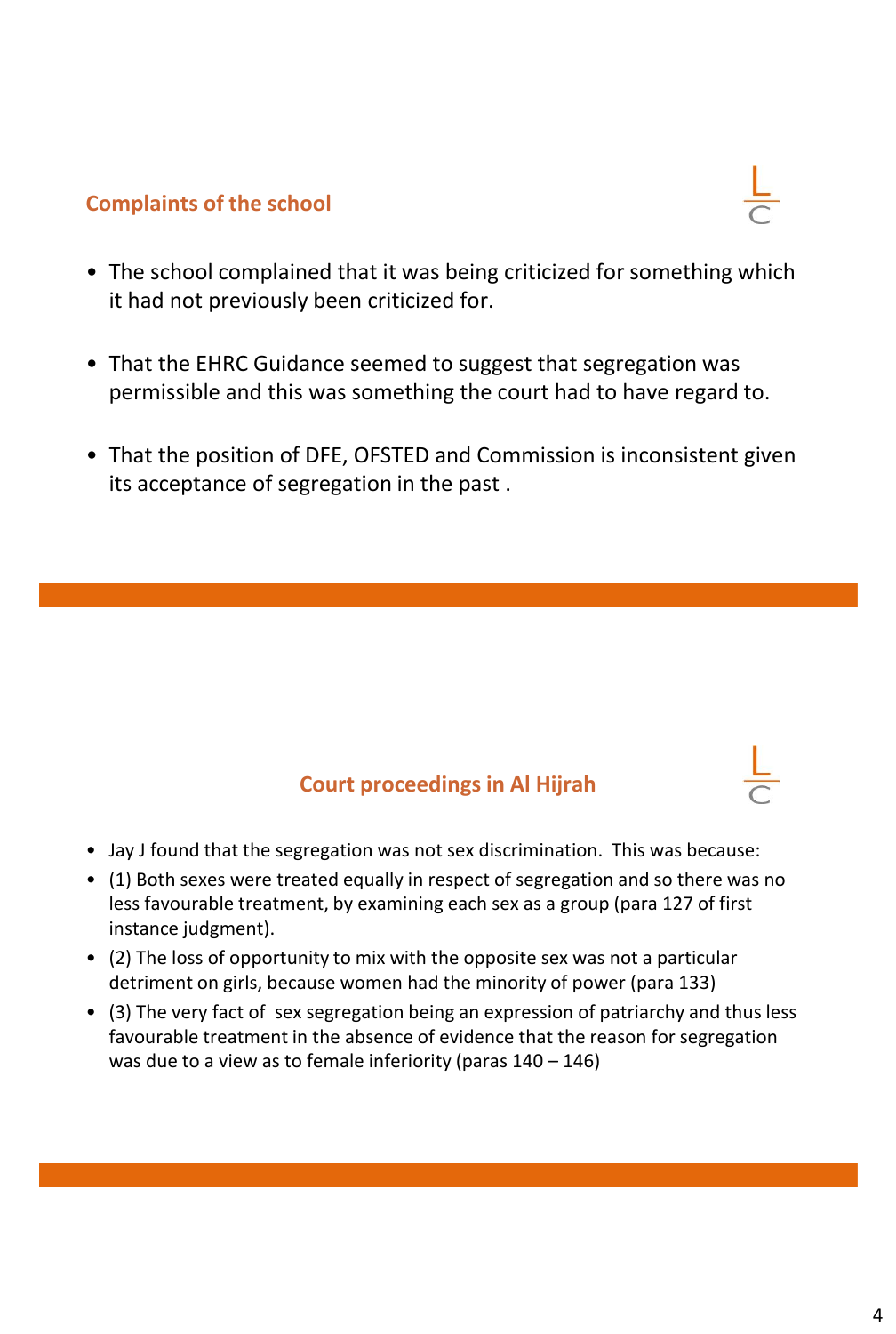#### **Is segregation sex discrimination?**

- Yes as the reason for the segregation is on the grounds of sex. A boy cannot mix with girls: and vice versa. This is detrimental because the individual is precluded from doing so, and that this is a detriment in principle on the basis that the denial of the choice to seek the society of, and interaction with the opposite sex is capable of amounting to the denial of a benefit. This is direct discrimination (under s13).
- There was direct evidence from pupils that they found it detrimental and that this was reasonable (reasonableness of perception being accepted as a detriment in this context) .

### **Sex Discrimination (2)**

- Judge had erred by finding that there is no such thing as group discrimination: s13 specifies discrimination by reference to a person. Each boy and girl pupil is entitled to freedom from direct discrimination looking at the matter from her or his individual perspective.
- E.g. people should be treated as individual, and not be seen to be like members of the group.
- Separate but equal treatment is discriminatory if there is a detriment -based on Smith v Croft Inns [1996] IRLR 84 (dismissal of RC barman in Protestant area of Belfast because he was RC )and Gill v El Vino (not being alllowed to stand at the bar was sex discrimination) and by examining the services section of the EQA 2010 – see Part 7 of Schedule 3 of the EA 2010.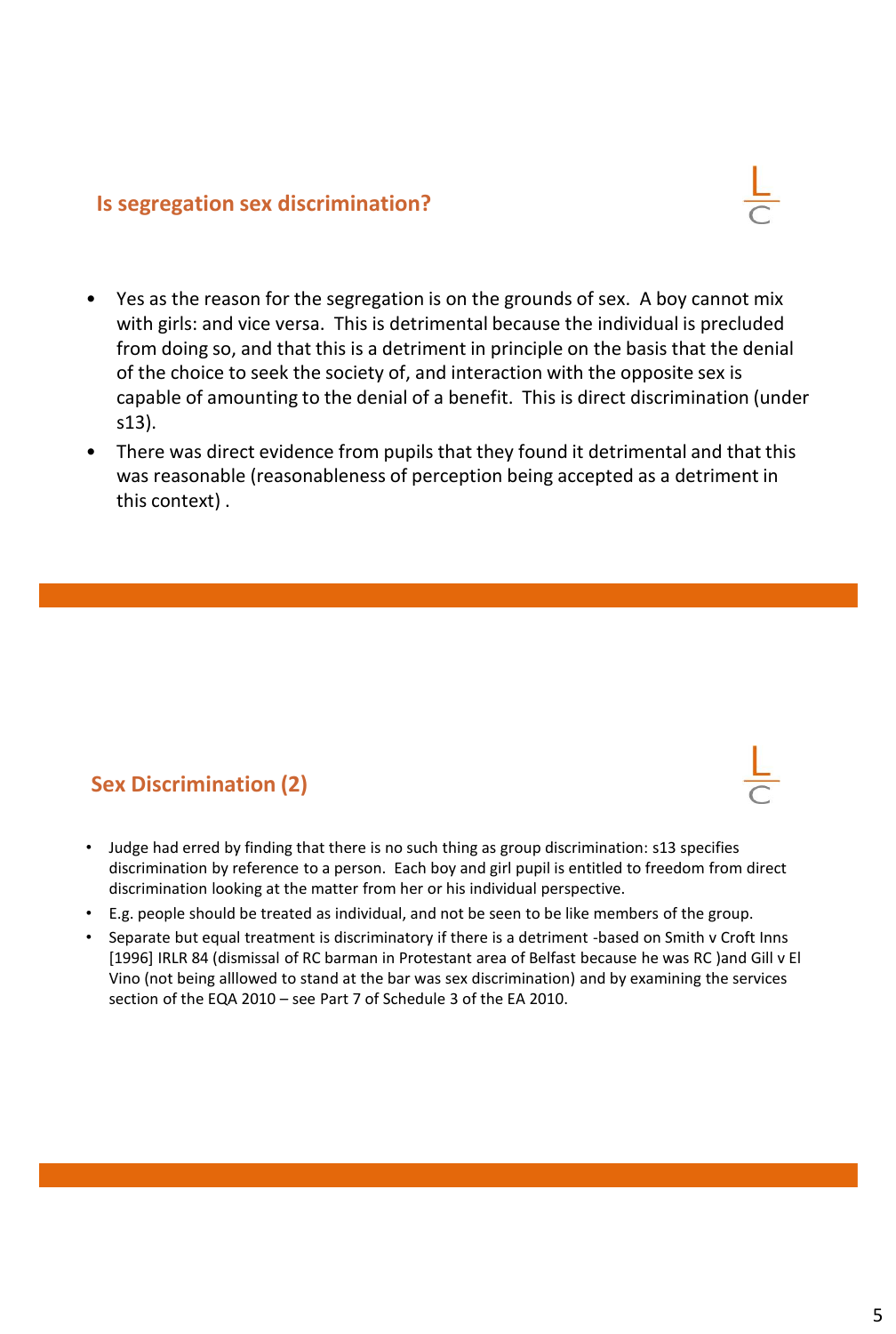### **Sex Discrimination (3)**

- Separate but equal treatment is prima facie discriminatory unless the Act expressly permits it.
- R(Coll) v SSJ [2017] UKSC 40 Baroness Hale explored the concept that separate but equal treatment could be discriminatory, and that the part of the Act which permits such (Schedule 3 dealing with public services) shows that , subject to the exceptions specified, such treatment is unlawful discrimination.
- Underscored by the Act which identifies that for public services, single sex only services can be provided only if specified conditions are satisfied and it is a proportionate means of meeting a legitimate aim.

### **Sex Discrimination (4)**

- Court also relied upon the fact that the Act does not permit gender segregation in co-educational facilities as it is not dealt with in the exceptions which are permitted for single sex education (Schedule 11 of the EA 2010).
- Whilst Schedule 11 of the Act permits a single sex school which admits students of the opposite sex for some courses to confine them to such , it says no such thing about mixed sex education.
- Majority of the Court rejected OFSTED's arguments that sex segregation in this context had a greater level of harm on girls and that it caused "symbolic or expressive harm" by its existence.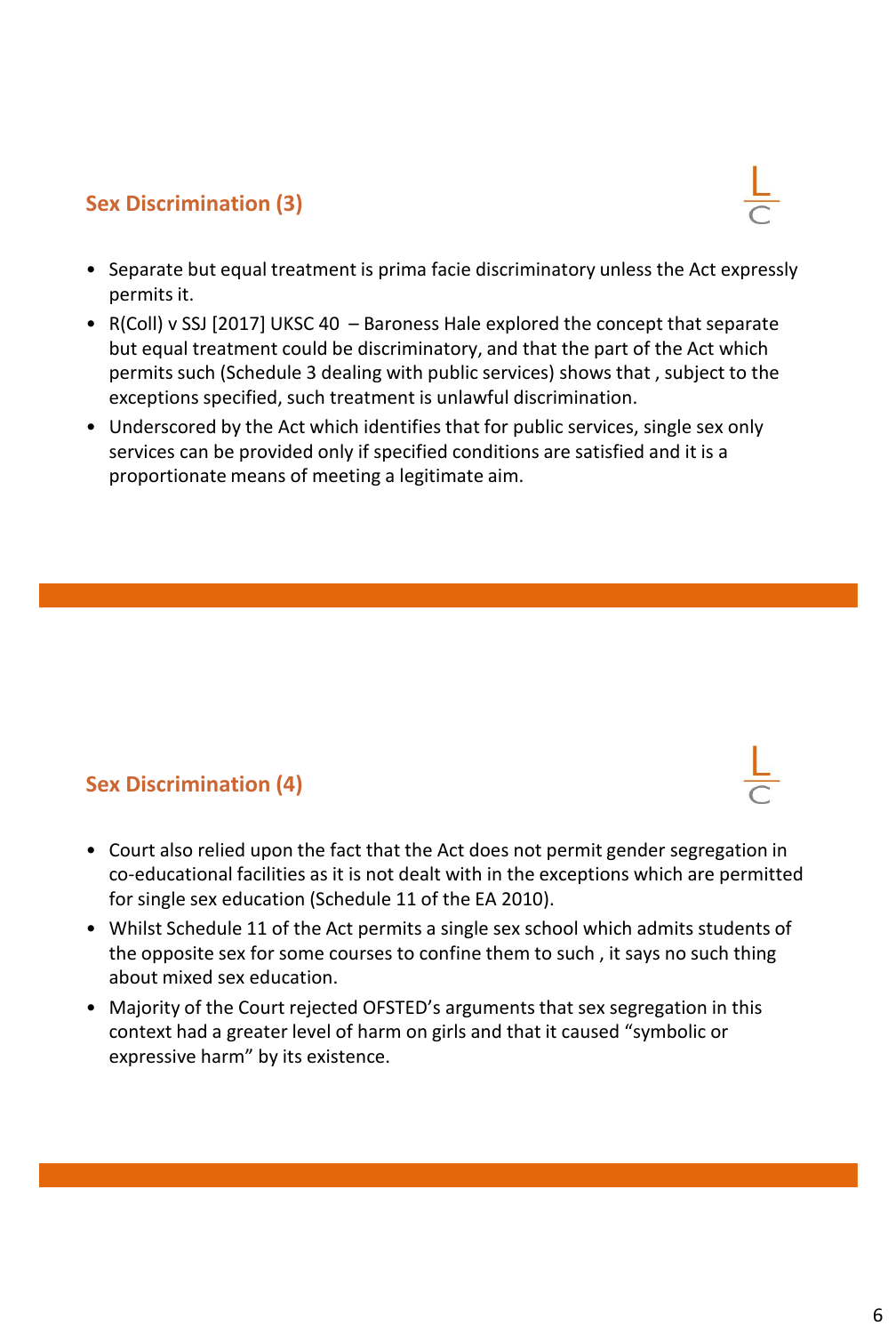#### **Gloster LJ dissent – practical harm**



- Lady Justice Gloster in a powerful dissent agreed with OFSTED that the very notion of sex segregation can cause expressive harm – so that separate but equal in fact supports and reinforces the gender power imbalance within societies.
- The actual practical impact of the segregation regime was, on the evidence, shown to cause harm – including derogatory comments about the role and place of women and highly stereotyped views about the role and place of women in society. Girls also had to wait longer for their break. It lead to a greater risk of extreme and intolerant views and is likely to create misogynist attitudes.

### **Gloster LJ dissent –practical harm**

• Once it is accepted that men exercise more influence in society than women and this plays into the employment market, evidence is not required to establish that a system of strict sex segregation is

"*bound to endorse traditional gender stereotypes that preserve male power, influence and economic dominance....One does not need to have been educated at a women's college at a co-educational university, at a time when women were still prohibited from being members of all male colleges, to take judicial notice of the career opportunities which women even today are denied, simply because they are prevented from participating in hierarchical male networking groups, whether in the social, educational or employment sphere.."*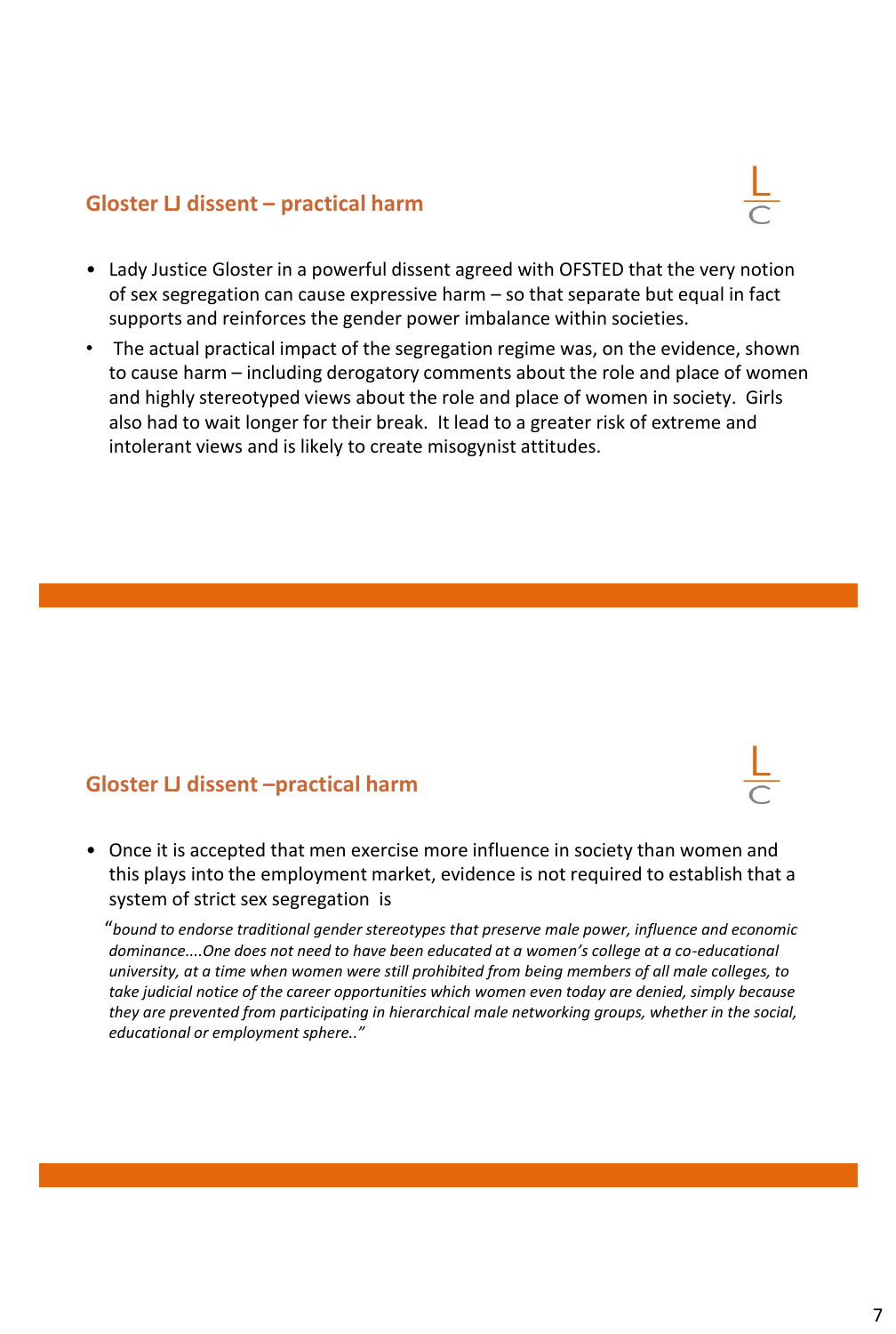#### **Gloster LJ dissent – expressive harm**

- 
- One cannot shut one's eyes to the objective reality that, whatever the good intensions of the government, stereotypical attitudes towards women remains current .
- Given this, segregation by sex on a mixed sex campus endorses and perpetuates , or at the very least risks such, stereotypes that are still pervasive in society and which are widely recognised as detrimental .
- The fact that race segregation is more obviously harmful is no reason to reject the argument raised by OFSTED on the grounds of sex.
- This is particularly important for schools which are to educate the young as to the diversity of the country and of equal freedom.

### **Gloster LJ – gender segregation in a Muslim school is not gender neutral**

- Gloster LJ accepted the view taken by Dame Louise Casey to investigate integration in isolated communities that Islamic organisations can have regressive and misogynistic views of women cloaked as cultural or religious values.
- Also accepted the submissions of Southall Black Sisters that it does not have a gender neutral impact upon the sexes, but perpetuates discrimination .
- Such segregation reinforces cultural norms that women are not be part of public space , and their exclusion from public life.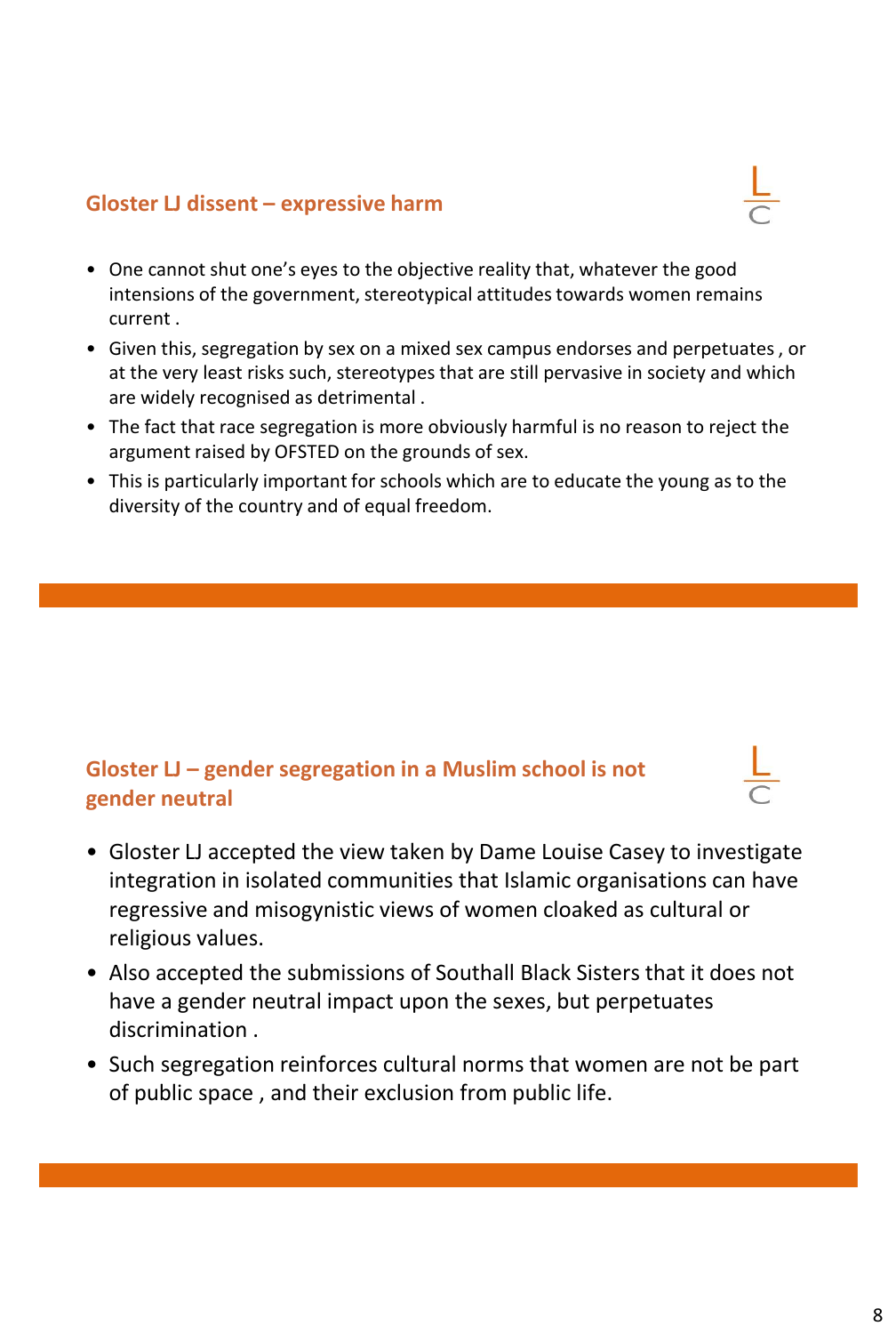#### **Overlap with religious discrimination**

- The school did not rely upon the exemptions permitted under the EA 2010 for reasons of religion.
- These exemptions (Schedule 11 of the EA 2010, paragraphs 5-7) permit a school to discriminate "so far as relating to religion and belief" if the school has a particular religious character ethos (registered or recognised by the DFE as such).
- Also permits anything done in connection with an act of worship or other religious observance organised by or on behalf of a school – whether or not forming part of the curriculum.
- These exceptions can be varied.

### **Religious discrimination (2)**

- The Court accepted that the school was doing what it considered to be conscientious adherence to the tenets of Islam.
- And that parents wanted this for their children.
- But these cannot negate the statutory right of a child to be educated in a non discriminatory manner.
- The SC in the *JFS case* identified similar difficulties: however distasteful or offensive it may be to some , it is an issue in an area regulated by Parliament that must be faced up to.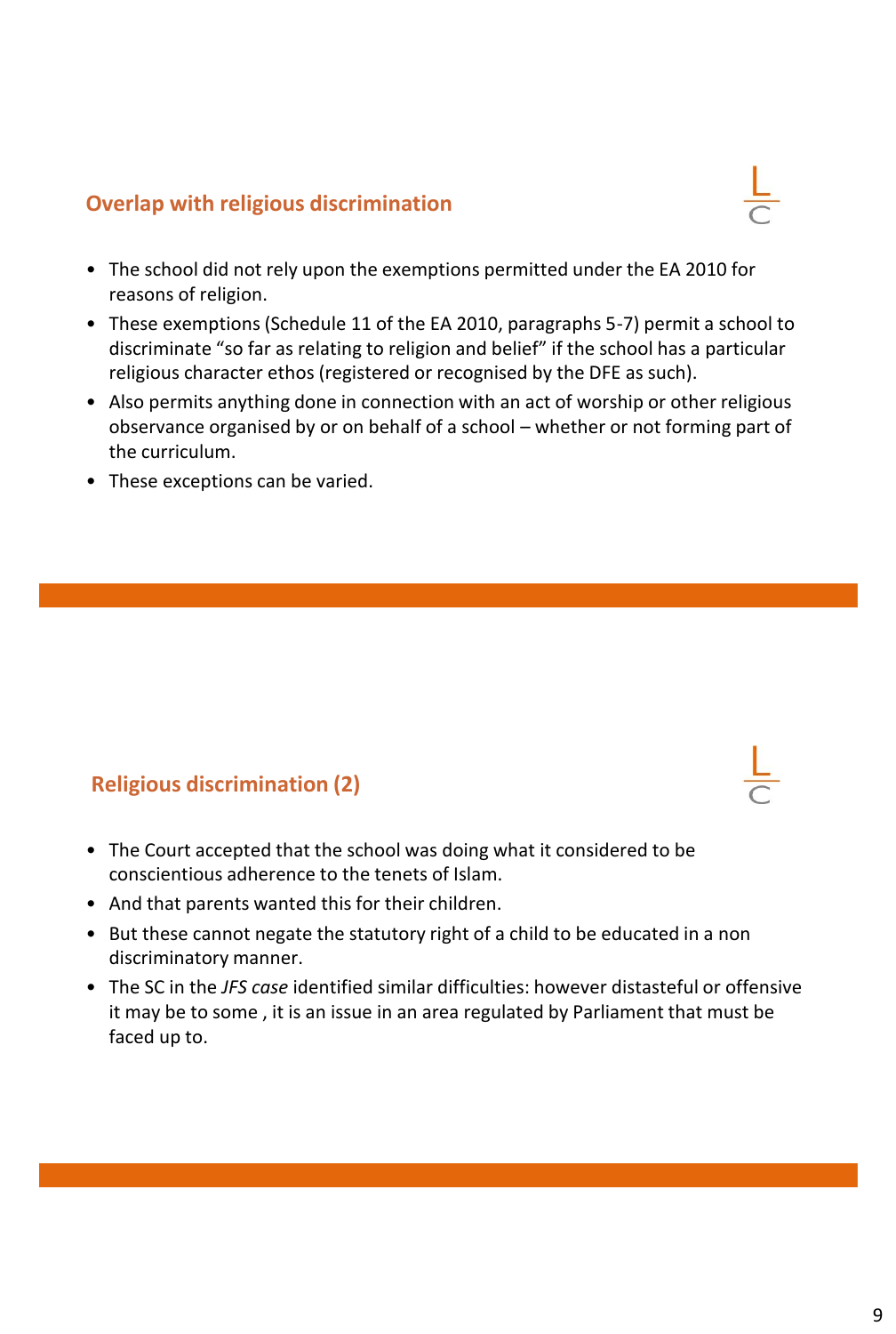#### **Time for implementation**



"*We considered, nevertheless , that there is a strong argument for the Secretary of State and OFSTED to recognise that, given the history of the matter, their failure....to identify the problem and the fact that they have de facto sanctioned and accepted a state of affairs which is unlawful, the schools affected should be given time to put their houses in order in the light of our conclusion that this is unlawful sex discrimination......"*

### **Limits on expression of religious belief?**

• If freedom of religion caused physical or psychological harm and/or was conduct contrary to the EA 2010, then the courts should not, in effect, give in to it, and should act in accordance with EA 2010 and the ECHR rights (Re M [2017] EWCA Civ 2164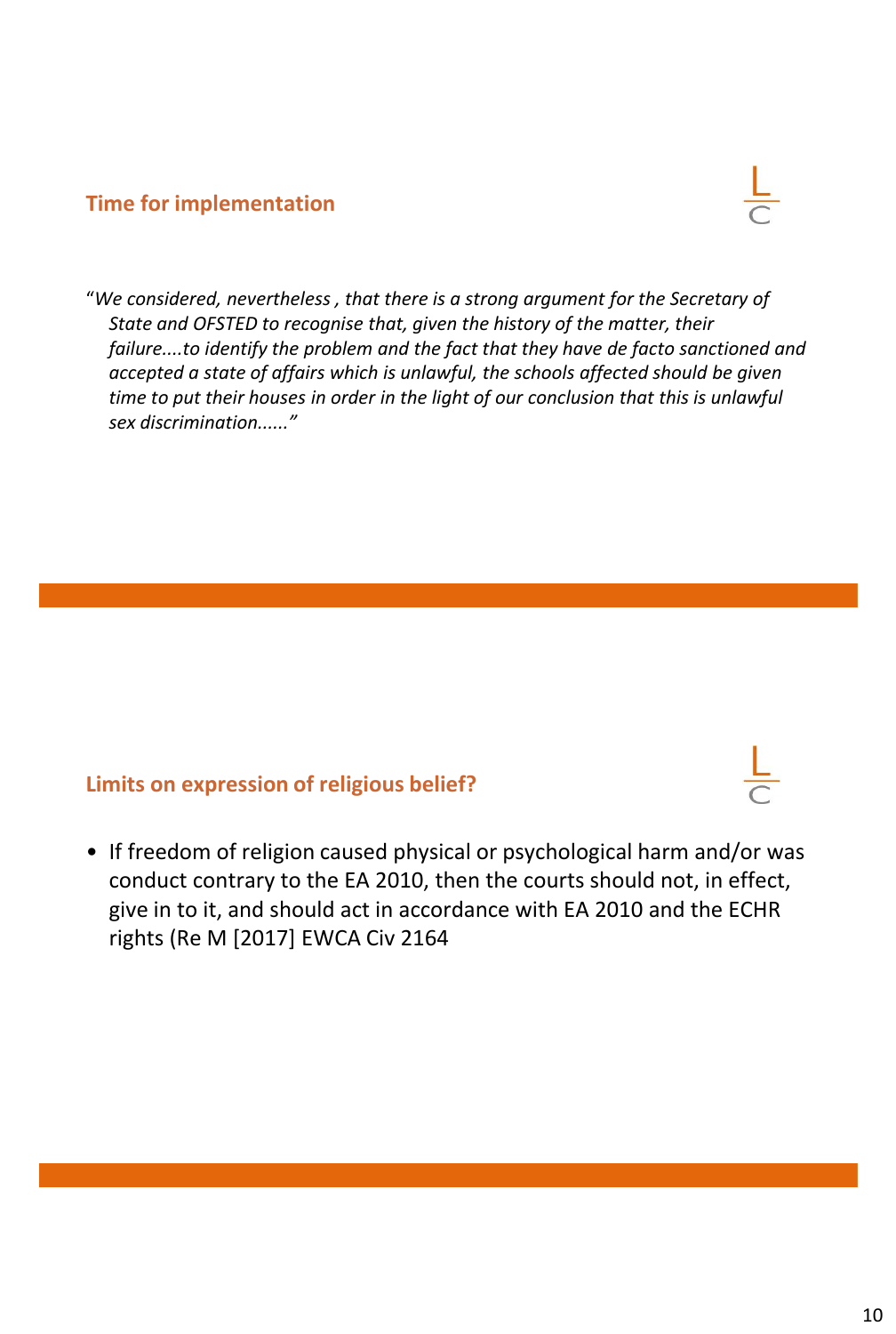#### **Where does this leave schools?**



- Timescales for the phasing out of segregation
- Challenges based upon Article 9/religion and belief under EA 2010
- Alteration of other aspects of some schools policies and provisions e.g. not doing music/dancing.
- School uniform policies?
- Use by OFSTED of EA duties greater focus on their inspection generally so also race, disability, gender etc.

### **School uniform**

- Indirect race and religious discrimination not to permit a Sikh girl to wear a "Kara" (R(Watkins Singh v Aberdare [2008] EWHC 1865)
- No breach of Article 9 to prevent the wearing of Jilbab which then lead to a girl being excluded and thus alleged a denial of the right to education (R(Begum) v Denbigh [2006] UKHL 15).
- No breach of Article 9 in refusing to allow a girl to wear a "purity ring" (R(Playfoot v Millais [2007] EWHC 1698).
- Indirect race discrimination not to permit cornrows on the basis of longstanding tradition (G v St. Gregory's Science College [2011] EWHC 1452).
- Same findings after Eweida [2013] IRLR 231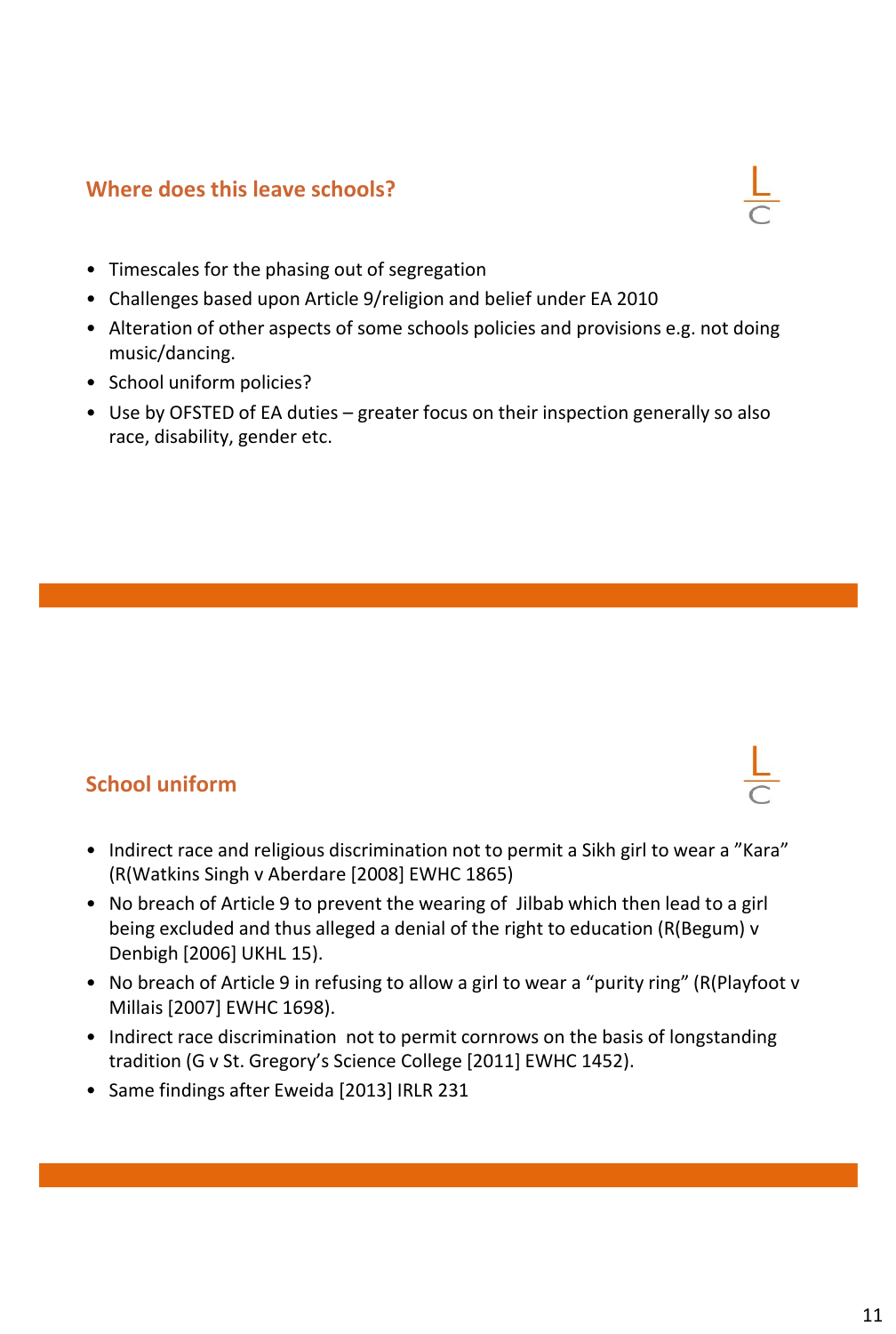### **School uniform**



- School to ask itself:
- (a) Is this policy potentially discriminatory ?
- (b) If so, is there a legitimate aim and is the decision on policy proportionate.
- (c) If there are concerns about community cohesion, british values, gender oppression , how have they been evidenced and analysed.

### **School transport**

- Not discriminatory on the grounds of religion not to permit transport to specialist Orthodox Jewish School ( R v Leeds [2005] EWHC 2495.
- But was indirectly discriminatory to cut school transport so that those who wished to attend faith schools would find it more difficult to do so and this indirectly discriminated against those who were black or form ethnic minorities (R(Diocese of Menevia) v Swansea CC [2015] EWHC 1436).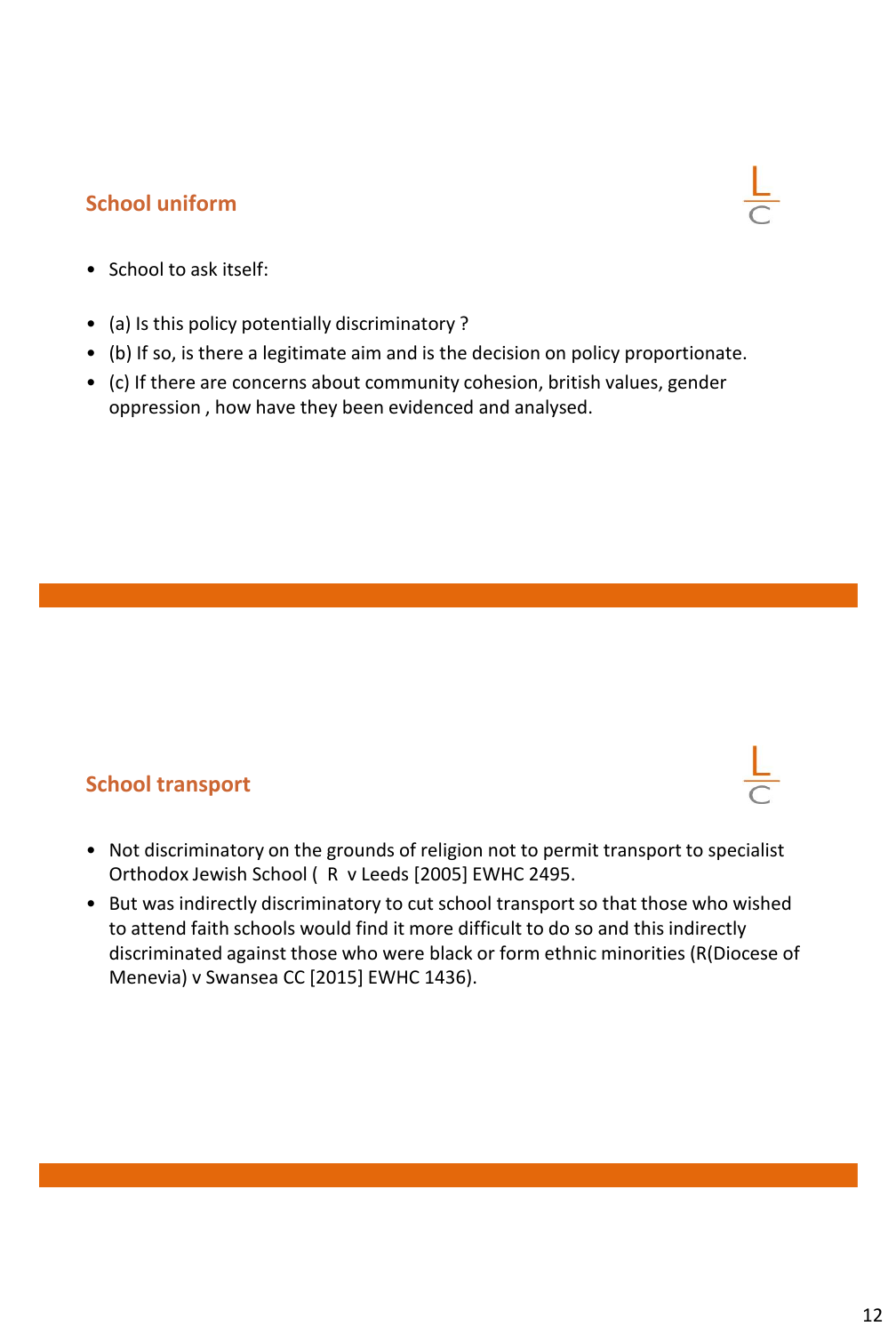## **Religious discrimination/sexual orientation**

- Seen more in the context of the provision of services Hall v Bull [2013] UKSC 73
- Case going to the Supreme Court in April Lee v McCarthur [2016] NICA 39: deals in particular with Northern Irish situation where the rules around religious discrimination are different given the Northern Ireland Act 1998.
- Not unlawful to expel social work student for expressing homophobic thoughts (R(Ngole) v University of Sheffield [2017] EWHC 2669) on the basis of fitness to practice.
- At present, the courts see that the refusal to provide same sex services on the basis of religious belief is not something which can be justified or excused under Article 9.
- The limitation on the Article 9 rights pursues a legitimate aim.

# **Transgender discrimination**

- Schools are under a duty not to discriminate on account of someone's gender assignment.
- Indirect discrimination in many contexts question whether or not can be justified by way of legitimate aim
- (a) Uniform
- (b) Provision of facilities
- (c ) Name.